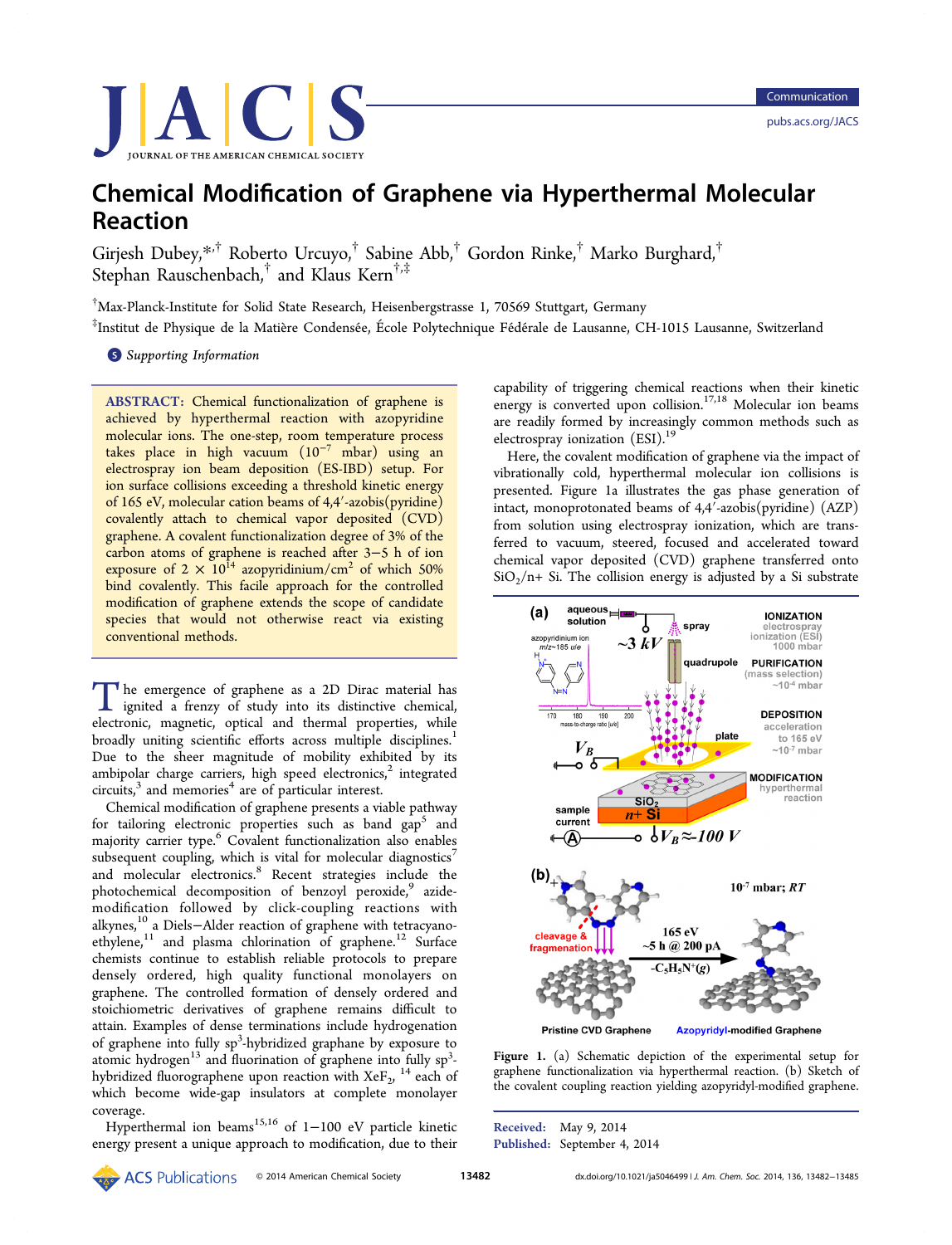bias  $V_{\rm B}$ . Upon impact, surface induced dissociation cleaves a bond, generating a reactive fragment that covalently bonds to the graphene. Most likely, the cleavage occurs at the C−N bond between the (protonated) pyridine ring and the azo-group, thus generating an azopyridyl-radical as depicted in Figure [1](#page-0-0)b.

This experiment is made possible by an electrospray ion beam deposition  $(ES-IBD)^{\text{-}}$  system,<sup>[20,21](#page-3-0)</sup> consisting of an ambient nanospray source emitter biased to 3−4 kV, followed by a series of ion optics and differentially pumped stages (see [Supporting Information \(SI\) S-I](#page-2-0)). Sprays are formed from 1 mM AZP in 1:1  $H<sub>2</sub>O:EtOH$  and 0.2% (v/v) formic acid. Timeof-flight mass spectrometry (TOF-MS) (Figure [1](#page-0-0)a) is used to verify the formation of azopyridinium cations (AZP<sup>+</sup>;  $m/z \sim$ 185  $u/e$ ), and in combination with a mass-selecting quadrupole, a narrow mass-to-charge window is specified so that the reagent is highly purified (>99.99%) before exposure. The beam arrives at the sample through a 4 mm diameter aperture at normal incidence. Corresponding to  $V_B = 0$ , the primary beam energy  $(63 \pm 3 \text{ eV})$  exiting the quadrupole is first measured by a retarding grid adjacent to the sample. During modification, a deposition current is monitored at the substrate (200−330 pA) and integrated over time such that the coverage is precisely controlled; here the total cation exposure has been set to 1 nA over 1 h, corresponding to a dose of  $\sim$ 2  $\times$   $10^{14}$  AZP $^{\ast}/\text{cm}^{2}$ , which is achieved in 3−5 h, and would correspond to a coverage on the order of a close-packed monolayer assuming a sticking coefficient of unity.

Ex situ ambient confocal Raman scattering (Figure 2a) confirms the characteristic G-Band and 2D-Band of pristine



Figure 2. Raman spectra of a CVD graphene sample before and after hyperthermal functionalization with azopyridyl groups, as well as after annealing of the modified sample. Soft landing is shown at the bottom for comparison.

single-layer graphene before deposition.<sup>[22](#page-3-0)</sup> A small D-peak is initially detectable, which has been shown to originate from wrinkles.<sup>[23](#page-3-0)</sup> Upon modification with 165  $\pm$  3 eV ions ( $V_B$  = −102 V), a dominant D-peak appears, which is consistent with sp<sup>3</sup>-hybridization induced disorder,<sup>[24](#page-3-0)</sup> while suppression of the 2D/G ratio and slight blue-shifted D-peak position further indicates the presence of disorder/doping.[25](#page-3-0)

Collisions at 5, 75, 100, and 125 eV produce the same Raman spectrum as that of pristine graphene (Figure 2, lowest

spectrum). These depositions can be considered as soft landing. The onset of chemisorption is observed near 165 eV, corresponding to 5.5 eV per covalent bond in the molecule, assuming the center-of-mass translational kinetic energy equipartitions among the internal degrees of freedom in AZP<sup>+</sup>, and provided the time-scale of the collision dynamics (∼ps) permits particle equalization. An energy density of this order is relatively modest since in actuality it represents the upper limit of a lossless system, yet dissipation into modes of graphene and other nonadiabatic pathways are likely. This activation range is comparable to Landman and co-workers' molecular dynamics calculations of salt cluster collisions on inert surfaces (2.7 eV/particle) leading to fragmentation and dissipation.[26](#page-3-0) Empirical data similarly reveals that silver cluster collisions on platinum activate defects/chemisorption above 2.9 eV/Ag.[27](#page-3-0) Since single atom vacancies in graphene have been observed<sup>[28](#page-3-0)</sup> after Ar<sup>+</sup> irradiation at considerably high energy densities (140 eV/Ar<sup>+</sup>), fragmentation and reactive landing of  $AZP<sup>+</sup>$  at 5.5 eV/bond is the most plausible outcome of these collisions.

To confirm the covalent binding of the molecular ions, the modified samples were subjected to thermal treatment. After heating in vacuum at 200 °C for 1 h, Raman spectroscopy revealed a significantly reduced D-peak intensity. This change clearly testifies desorption of chemisorbed molecules.[29](#page-3-0) It should be noted that if carbon vacancies created by the ion impact were responsible for the pronounced D-peak, such restoration of the carbon framework of graphene would not be possible, owing to the lack of a suitable carbon source and lack of sufficiently high temperature.[30](#page-3-0)

Raman maps displaying the D-peak area over 100  $\mu$ m<sup>2</sup> regions [\(SI S-III\)](#page-2-0) show a uniform, large-area modification, which has further been verified over the ∼4 mm × 4 mm sample area. At low neutral density filters, the D-peak area is seen to decrease in the direction of the raster scan path, resulting in sloped-maps [\(SI S-III\)](#page-2-0), which likely arises from desorption due to laser-induced heating.

From the Raman spectra, the average distance  $L_D$  [nm], between sp<sup>3</sup>-defect centers (i.e., between the covalently attached azopyridyl groups) can be estimated. The intensity ratio of the D and G modes  $(I_D/I_G)$  are well above 1 in the spectra of the modified samples, indicative of a high defect density regime, with  $L_D$  being on the order of a few nanometers.[31](#page-3-0) Upon the basis of the sample-averaged value of  $I_{\rm D}/I_{\rm G}$  = 2.5, the corresponding equation<sup>[31](#page-3-0)</sup>  $\tilde{L}_{\rm D}^2$  = 5.4 × 10<sup>-2</sup>⋅ $E_{\rm L}^{4}$ <sup>4</sup>  $(I_D/I_G)$ , where  $E_L$  = 1.96 eV is the laser excitation energy, yields  $L<sub>D</sub>$  ~ 1.4 nm. This translates into a high functionalization degree of approximately 3%, comparable to the value achievable through extensive hydrogen plasma treatment of graphene.<sup>[29](#page-3-0)</sup> This functionalization degree corresponds to 50% of impacting ions being bound to the graphene. As the elevated collision energy gives rise to competition from elastic scattering,<sup>[32](#page-3-0)</sup> and fragmentation efficiencies close to unity, $33$  it is reasonable to attribute the remaining 50% of the collisions to elastic or dissociative projectile scattering and hence no bond formation.

Ambient tapping-mode atomic force microscopy (AFM) shows that despite the modest collision energy supplied to the surface, the pristine topographic quality of CVD graphene is still preserved after exposure, producing highly smooth and flat surfaces. No substantial change in topography or morphology is seen over a 25  $\mu$ m<sup>2</sup> area. Although an increased roughness is typically reported for graphene modified by the reduction of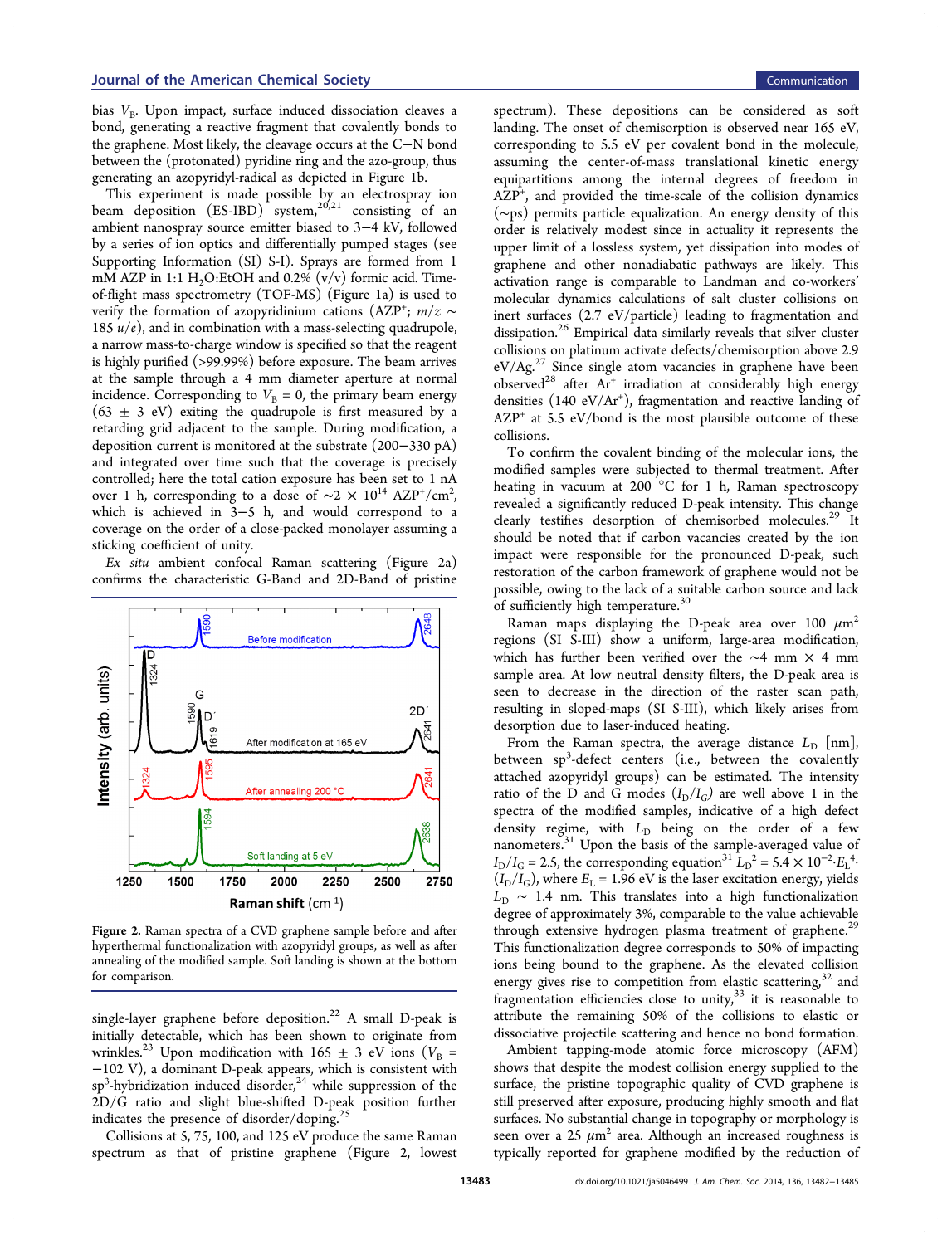<span id="page-2-0"></span>diazonium salts, [34](#page-3-0),[35](#page-3-0) our AFM observations are consistent with a lower coverage of azopyridyl groups.

The elemental composition and chemical binding at the surface before and after modification was probed by X-ray photoelectron spectroscopy (XPS) using using  $Al/K_{a1}$  photons (1486.7 eV). The C 1s peak of pristine CVD graphene (Figure 3a) has an asymmetric Doniach-Sunjic line-shape, characteristic of sp<sup>2</sup>-hybridized C−C.<sup>[36](#page-3-0)</sup>



Figure 3. XPS spectra of pristine and hyperthermal-modified graphene (165 eV/cation). (a and b) C 1s; (c and d) N 1s.

Upon modification, the C 1s profile broadens into a threecomponent envelope (Figure 3b) which can be deconvoluted to reveal the same two peaks matching to the pristine spectrum in Figure 3a, and an additional component centered at 286.4 eV, attributed to  $sp^2$  CN from the pyridyl-terminal group and sp<sup>3</sup> C−N from the azo linkage to graphene.

Upon modification, the C 1s profile broadens into a threecomponent envelope (Figure 3b), which can be deconvoluted to reveal the same two peaks matching to the pristine spectrum in Figure 3a, and an additional component centered at 286.4 eV, attributed to sp<sup>2</sup> C−N from the pyridyl-terminal group and sp<sup>3</sup> C−N from the azo linkage to graphene.<sup>[37](#page-3-0)</sup>

Compared to the pristine control (Figure 3c), the modified sample shows (Figure 3d) a significantly higher N 1s signal centered at 399.8 eV. The increased N/C ratio is consistent with the deposition of the nitrogen rich AZP or one of its fragments.

The very broad N 1s peak with a full-width at half-maximum of 2.3 eV signifies the presence of multiple types of nitrogen atoms. It can be deconvoluted into pyridine-like nitrogen (389.9 eV), azo-nitrogen (400.0 eV) and protonated pyridinenitrogen  $(401.6 \text{ eV})$ .<sup>[37,38](#page-3-0)</sup> These binding energies agree with a previous XPS study of 2,2'-azopyridine,<sup>[38](#page-3-0)</sup> reporting a fwhm of 2.7 eV and deconvoluted positions of 389.9 eV for the two

nitrogen-pyridinic atoms, and 400.1 eV for the two azonitrogens.

For the relative abundance of azo-nitrogen to the combined neutral and protonated pyridinic-nitrogen a ratio of 2:1 is found based on the component areas shown in Figure 3d. This points to a binding mechanism wherein the diimide group cleaves once, preferentially at the protonated pyridyl-site  $(C_5H_4NH)$ - $N=N-(C_5H_4NH^+)$  of the AZP<sup>+</sup> ion beam, producing a neutral azopyridyl-radical  $(\cdot N=N-C_{5}H_{4}N)$  that binds to graphene through a C−N covalent bond, as illustrated in Figure [1](#page-0-0)b. The other part, a pyridinium-radical, will rearrange and leave as gaseous protonated pyridine. Protonation of the pyridine groups of 60% detected by XPS thereby likely occurs after exposure to ambient atmosphere rather than originating from the protonated ion beam itself.

Modeling other mechanisms to the nitrogen XPS data resulted in only poor agreement. Should the cleavage have occurred at the nonprotonated pyridyl-site of the AZP<sup>+</sup> ion beam, the resultant azopyridinium-radical and pyridyl-radical could both graft covalently to graphene (yielding a relative abundance of azo to pyridinic nitrogen in the ratio 1:1), or the azopyridinium-radical could rearrange, leaving as gaseous 4 diazenylpyridine, and only the pyridyl-radical would bind (resulting in only pyridinic-nitrogen). However, none of these scenarios are consistent with the intensities of the components in the N 1s peak (Figure 3d). Furthermore, symmetric, azoinitiator-type splitting with nitrogen elimination and concomitant formation of two pyridyl-radicals can also be excluded, as these would not give rise to the azo-nitrogen observed.

Upon the basis of the above observations, covalent linkage of azopyridyl-moieties is the most likely pathway for modification. The hyperthermal activation, however, is a statistical process as well, which can overcome even a high activation barrier. Thus, within the margin of error of the fits, also other less likely reactions may have occurred in parallel.

Hyperthermal ion chemistry presents a unique solution to the challenge of controllably producing dense and ordered monolayers on graphene. Electrospray ionization accommodates both an enormous mass range  $(1-10^6 \text{ Da})$  and practically unlimited choice of reagents to activate nonequilibrium hyperthermal reactions of graphene that would otherwise remain kinetically unfavorable. High vacuum deposition further minimizes the influence of an electrochemical water/oxygen redox couple at the  $SiO<sub>2</sub>$  substrate, which is responsible for doped hysteretic devices in ambient.<sup>3</sup>

The present study demonstrates a one-step nondestructive route to covalently functionalize chemical-vapor-deposited graphene using the controlled deposition of hyperthermal molecular ion beams of azopyridine. Since the kinetic energy of the impinging reagents of 165 eV/ion is significantly larger than that of typical covalent bond-dissociation depths ( $1 \le D_0 \le 10$ eV/bond), the excess energy supply breaks chemical bonds, and overcomes the costly activation barrier  $(E_A)$  that otherwise prohibits addition to the basal plane.<sup>[40](#page-3-0),[41](#page-3-0)</sup> Raman scattering in combination with XPS demonstrates the formation of a covalently azopyridyl-modified surface with a high functionalization degree of 3%, while AFM imaging shows the resulting graphene retains its topographic integrity.

### ■ ASSOCIATED CONTENT

#### **S** Supporting Information

S-I, detailed schematic of the ES-IBD setup; S-II, details on the XPS analysis; S-III, large area modification shown in Raman D